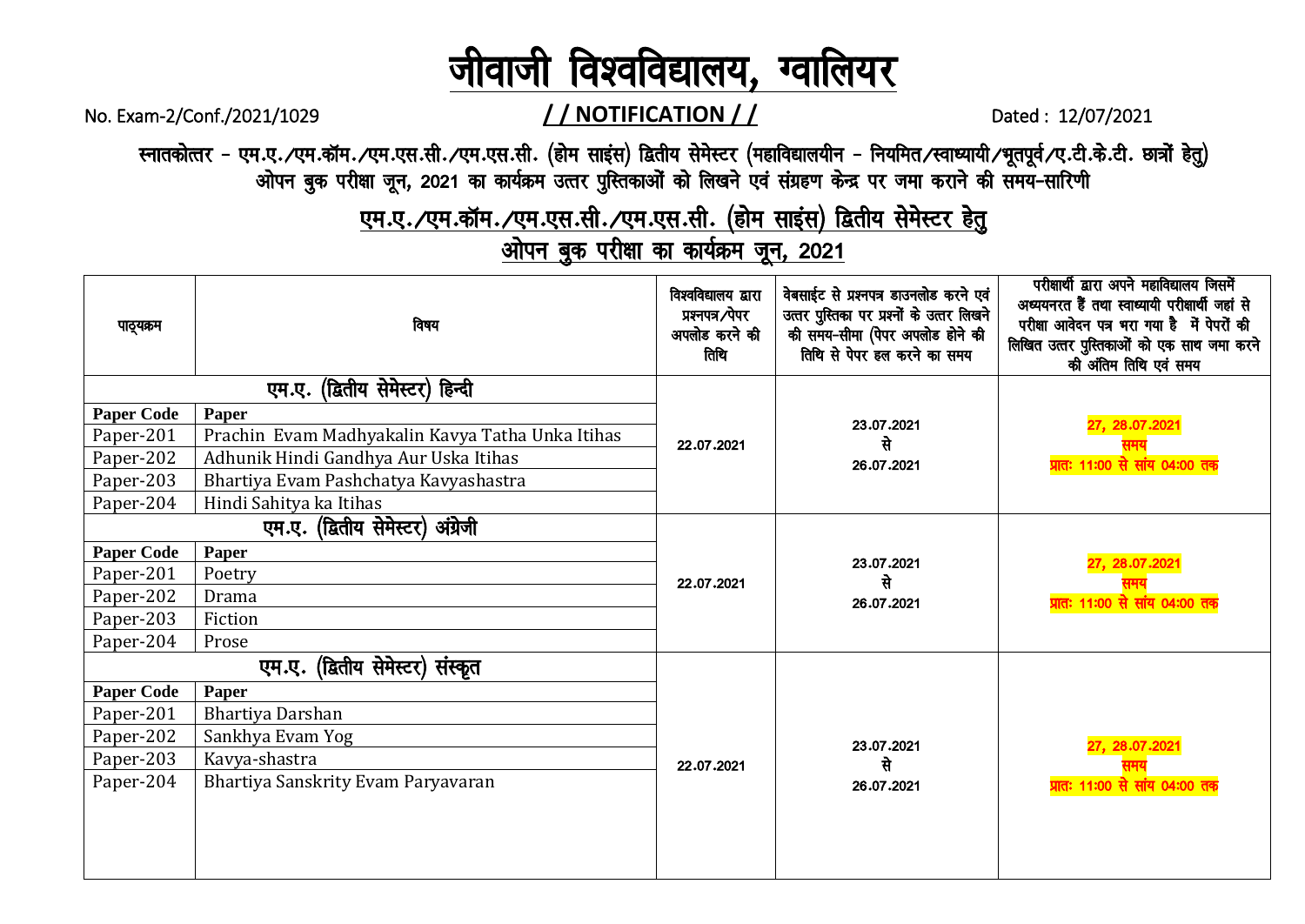| एम.ए. (द्वितीय सेमेस्टर) समाज शास्त्र    |                                                     |            |            |                                      |
|------------------------------------------|-----------------------------------------------------|------------|------------|--------------------------------------|
| <b>Paper Code</b>                        | <b>Compulsory Paper</b>                             |            |            |                                      |
| Paper-201                                | <b>Classical Sociological Tradition</b>             |            |            |                                      |
| Paper-202                                | Methodology of Social Research                      |            |            |                                      |
| <b>Paper Code</b>                        | <b>Optional Paper (Choose Any Two Paper)</b>        |            | 23.07.2021 | 27, 28.07.2021                       |
| Paper-203                                | Sociology of Kinship Marriage and Family            | 22.07.2021 | से         |                                      |
| Paper-204                                | Social Demography                                   |            | 26.07.2021 | प्रातः 11:00 से सांय 04:00 तक        |
| Paper-205                                | Rural Society of India                              |            |            |                                      |
| Paper-206                                | Urban Society in India                              |            |            |                                      |
| Paper-207                                | Project Planning Programme & Implementation         |            |            |                                      |
| Paper-208                                | Environmental & Society                             |            |            |                                      |
| Paper-                                   | Sociology of Ageing                                 |            |            |                                      |
|                                          | एम.ए. (द्वितीय सेमेस्टर) अर्थशास्त्र                |            |            |                                      |
| <b>Paper Code</b>                        | Paper                                               |            | 23.07.2021 | 27, 28.07.2021                       |
| Paper-201                                | Micro-Economics Analysis-II                         | 22.07.2021 | से         |                                      |
| Paper-202                                | <b>Monetary Economics &amp; Banking</b>             |            | 26.07.2021 | <u>प्रातः 11:00 से सांय 04:00 तक</u> |
| Paper-203                                | Research methods & Statistical Inference            |            |            |                                      |
| Paper-204                                | <b>International Economics</b>                      |            |            |                                      |
| एम.ए. (द्वितीय सेमेस्टर) राजनीति विज्ञान |                                                     |            |            |                                      |
| Paper Code                               | Paper                                               |            |            |                                      |
| Paper-201                                | Political Philosophy II : Modern Political thought, |            | 23.07.2021 | 27, 28.07.2021                       |
|                                          | Theory & Contemporary Ideologies                    | 22.07.2021 | से         |                                      |
| Paper-202                                | Indian Politics II : Social & Political Process     |            | 26.07.2021 | <u>प्रातः 11:00 से सांय 04:00 तक</u> |
| Paper-203                                | Indian Foreign Policy                               |            |            |                                      |
| Paper-204                                | <b>Comparative Politics</b>                         |            |            |                                      |
|                                          | एम.ए. (द्वितीय सेमेस्टर) संगीत (Music)              |            |            |                                      |
| <b>Paper Code</b>                        | Paper                                               |            | 23.07.2021 | 27, 28.07.202                        |
| Paper-201                                | Sangeet Ke Samanya Evam Vyavharik Siddhant          | 22.07.2021 | से         |                                      |
| Paper-202                                | Bhartiya Sangeet Ka Itihas                          |            | 26.07.2021 | प्रातः 11:00 से सांय 04:00 तक        |
| एम.ए. (द्वितीय सेमेस्टर) नृत्य (Dance)   |                                                     |            |            |                                      |
| Paper Code                               | Paper                                               | 23.07.2021 |            | 27, 28.07.2021                       |
| Paper-201                                | BHARTIYA NRITYA KALA KA ITIHAS                      | 22.07.2021 | से         |                                      |
| Paper-202                                | NIBANDH LEKHAN EVAM RACHNATMAK ADHYAYAN             |            | 26.07.2021 | प्रातः 11:00 से सांय 04:00 तक        |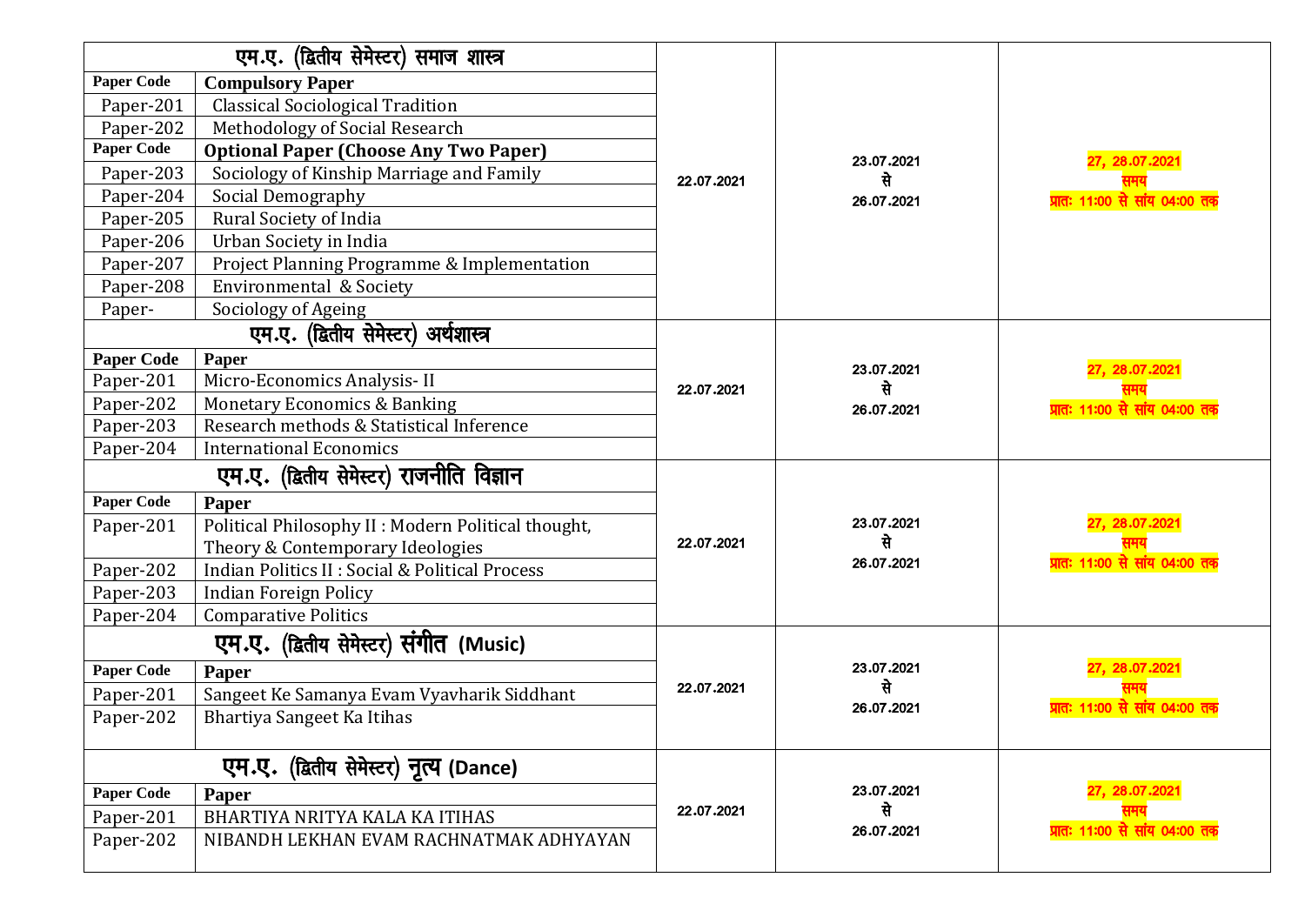| एम.ए. (द्वितीय सेमेस्टर) चित्रकला |                                                                |            | 23.07.2021                     | 27, 28.07.202                 |  |  |
|-----------------------------------|----------------------------------------------------------------|------------|--------------------------------|-------------------------------|--|--|
| <b>Paper Code</b>                 | Paper                                                          | 22.07.2021 | से                             |                               |  |  |
| Paper-201                         | History of Eastern Art (China, Japan & PARSIA)                 |            | 26.07.2021                     | गतः 11:00 से सांय 04:00 तक    |  |  |
| Paper-202                         | History of Western Art                                         |            |                                |                               |  |  |
|                                   | एम.ए. (द्वितीय सेमेस्टर) दर्शन शास्त्र                         |            |                                |                               |  |  |
| <b>Paper Code</b>                 | Paper                                                          |            | 23.07.2021                     | 27, 28.07.2021                |  |  |
| Paper-201                         | <b>Indian Mataphysics</b>                                      | 22.07.2021 | से                             |                               |  |  |
| Paper-202                         | <b>Western Metaphysics</b>                                     |            | 26.07.2021                     | प्रातः 11:00 से सांय 04:00 तक |  |  |
| Paper-203                         | Modern Logic                                                   |            |                                |                               |  |  |
| Paper-204                         | <b>Western Ethics</b>                                          |            |                                |                               |  |  |
|                                   | एम.ए. (द्वितीय सेमेस्टर) इतिहास                                |            |                                |                               |  |  |
| <b>Paper Code</b>                 | <b>Compulsory Paper</b>                                        |            |                                |                               |  |  |
| Paper-201                         | Concept of History Writing (इतिहास दृष्टिलेखन एवं विचारधाराएं) |            |                                |                               |  |  |
| Paper-202                         | 19th Century of World                                          |            |                                |                               |  |  |
| <b>Paper Code</b>                 | <b>Optional Paper (Choose Any One Paper)</b>                   |            |                                |                               |  |  |
| Paper-203                         | History of Ancient India (320 E.P. - 314AD)                    |            | 23.07.2021<br>से<br>26.07.2021 | 27, 28.07.2021                |  |  |
| Paper-203                         | Political Revenge History of Medieval India (1320-1526 AD)     | 22.07.2021 |                                | प्रातः 11:00 से सांय 04:00 तक |  |  |
| Paper-203                         | History of Modern India (1805-1857 AD)                         |            |                                |                               |  |  |
| <b>Paper Code</b>                 | <b>Optional Paper (Choose Any One Paper)</b>                   |            |                                |                               |  |  |
| Paper-204                         | History of Gwalior Region (upto 1950 AD)                       |            |                                |                               |  |  |
| Paper-204                         | History of Maratha's                                           |            |                                |                               |  |  |
| Paper-204                         | Bhartiya Itihas Main Nari                                      |            |                                |                               |  |  |
| Paper-204                         | Paryatan me Etihasik Anuprayog                                 |            |                                |                               |  |  |
|                                   | एम.ए. (द्वितीय सेमेस्टर) मनोविज्ञान                            |            |                                |                               |  |  |
| <b>Paper Code</b>                 | Paper                                                          |            | 23.07.2021                     | 27, 28.07.2021                |  |  |
| Paper-201                         | <b>Cognitive Processes-II</b>                                  | 22.07.2021 | से                             |                               |  |  |
| Paper-202                         | Research Methods & Statistics-II                               |            | 26.07.2021                     | प्रातः 11:00 से सांय 04:00 तक |  |  |
| Paper-203                         | Psychopathology-II                                             |            |                                |                               |  |  |
| Paper-204                         | Life Span Development-II                                       |            |                                |                               |  |  |
|                                   | एम.एस.सी. (द्वितीय सेमेस्टर) गणित<br>एम.ए. ⁄                   |            |                                |                               |  |  |
| <b>Paper Code</b>                 | Paper                                                          |            | 23.07.2021                     | 27, 28.07.2021                |  |  |
| Paper-201                         | <b>Complex Analysis</b>                                        | 22.07.2021 | से                             |                               |  |  |
| Paper-202                         | <b>Differential Equations</b>                                  |            | 26.07.2021                     | प्रातः 11:00 से सांय 04:00 तक |  |  |
| Paper-203                         | Topology                                                       |            |                                |                               |  |  |
| Paper-204                         | Numerical Methods                                              |            |                                |                               |  |  |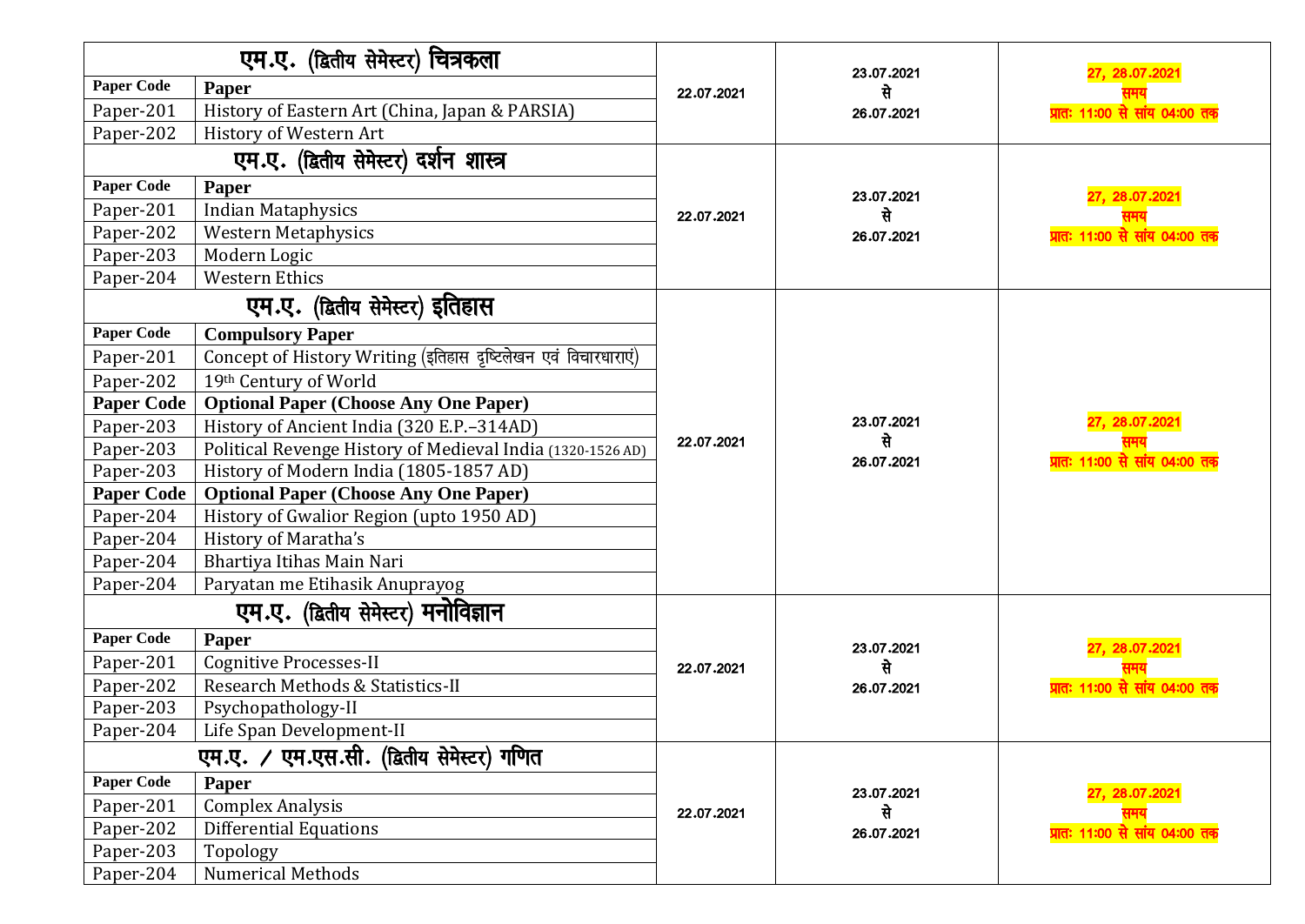| एम.एस.सी. (द्वितीय सेमेस्टर) Defence and Strategic Studies<br>एम.ए. ⁄ |                                                        |            |            |                                      |
|-----------------------------------------------------------------------|--------------------------------------------------------|------------|------------|--------------------------------------|
| <b>Paper Code</b>                                                     | Paper                                                  |            | 23.07.2021 | 27, 28.07.2021                       |
| Paper-201                                                             | Evolution of Strategic Thought (Part-B)                | 22.07.2021 | से         |                                      |
| Paper-202                                                             | History of Warfare in the West from 1861-1945 (Part-B) |            | 26.07.2021 | <u>प्रातः 11:00 से सांय 04:00 तक</u> |
| Paper-203                                                             | Disarmament, Arms control & Peace (Part-B)             |            |            |                                      |
| Paper-204                                                             | Science & Technology in War Part - B                   |            |            |                                      |
|                                                                       | एम.ए. / एम.एस.सी. (द्वितीय सेमेस्टर) भूगोल             |            |            |                                      |
| <b>Paper Code</b>                                                     | Paper                                                  |            | 23.07.2021 | 27, 28.07.2021                       |
| Paper-201                                                             | Climatology                                            | 22.07.2021 | से         |                                      |
| Paper-202                                                             | <b>Resource Management</b>                             |            | 26.07.2021 | प्रातः 11:00 से सांय 04:00 तक        |
| Paper-203                                                             | Geography of India Economy & Regions                   |            |            |                                      |
| Paper-204                                                             | <b>Geography of Environment</b>                        |            |            |                                      |
|                                                                       | एम.कॉम. (द्वितीय सेमेस्टर)                             |            |            |                                      |
| <b>Paper Code</b>                                                     | Paper                                                  |            | 23.07.2021 | 27, 28.07.2021                       |
| Paper-201                                                             | Organizational Behavior                                | 22.07.2021 | से         |                                      |
| Paper-202                                                             | <b>Research Methodology</b>                            |            | 26.07.2021 | <u>प्रातः 11:00 से सांय 04:00 तक</u> |
| Paper-203                                                             | <b>Financial Management</b>                            |            |            |                                      |
| Paper-204                                                             | <b>Accounting for Managerial Decisions</b>             |            |            |                                      |
|                                                                       | एम.एस.सी. (द्वितीय सेमेस्टर) वनस्पति विज्ञान           |            |            |                                      |
| <b>Paper Code</b>                                                     | Paper                                                  |            | 23.07.2021 | 27, 28.07.2021                       |
| Paper-201                                                             | Ecology - I Climatology, Soil, Science & Autecology    | 22.07.2021 | से         |                                      |
| Paper-202                                                             | Angiosperm Anatomy, Embryology & Palynology            |            | 26.07.2021 | प्रातः 11:00 से सांय 04:00 तक        |
| Paper-203                                                             | Water Relations growth & Development                   |            |            |                                      |
| Paper-204                                                             | Plant Biochemistry & Metabolism                        |            |            |                                      |
|                                                                       | एम.एस.सी. (द्वितीय सेमेस्टर) रसायन शास्त्र             |            |            |                                      |
| <b>Paper Code</b>                                                     | Paper                                                  |            |            |                                      |
| <b>VI-MCH-406</b>                                                     | Inorganic Chemistry-II                                 |            |            |                                      |
| VII-MCH-407                                                           | Organic Chemistry-II                                   | 22.07.2021 | 23.07.2021 | 27, 28.07.2021                       |
| VIII-MCH-408                                                          | Physical Chemistry-II                                  |            | से         |                                      |
| IX-MCH-409                                                            | Spectroscopy-II & Diffraction Methods                  |            | 26.07.2021 | प्रातः 11:00 से सांय 04:00 तक        |
|                                                                       |                                                        |            |            |                                      |
|                                                                       |                                                        |            |            |                                      |
|                                                                       |                                                        |            |            |                                      |
|                                                                       |                                                        |            |            |                                      |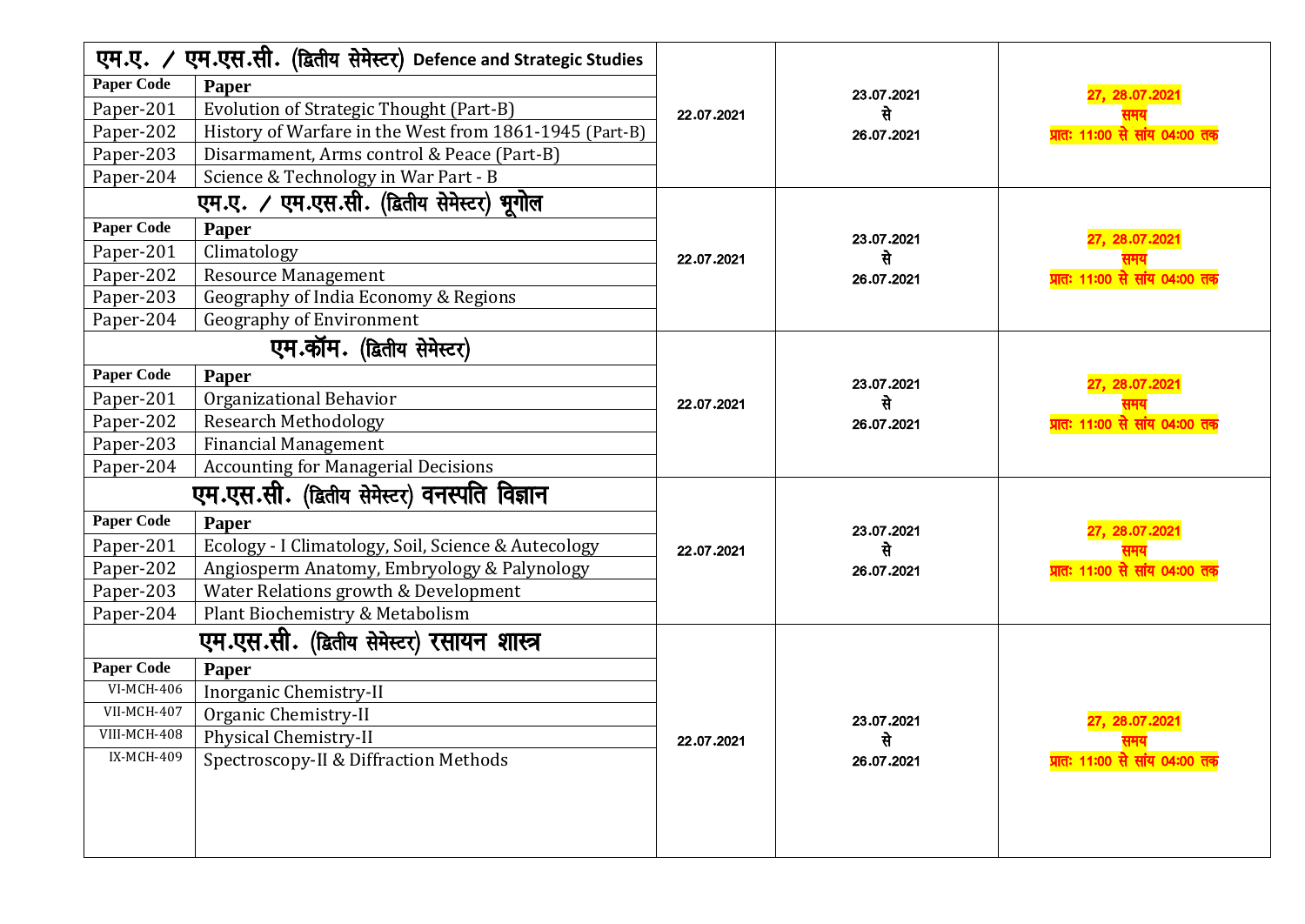|                   | एम.एस.सी. (द्वितीय सेमेस्टर) भौतिक शास्त्र                        |            |            |                                            |  |  |
|-------------------|-------------------------------------------------------------------|------------|------------|--------------------------------------------|--|--|
| <b>Paper Code</b> | Paper                                                             |            |            |                                            |  |  |
| Paper-201         | Classical Electrodynamics, Plasma & Antennae Physics              |            | 23.07.2021 | 27, 28.07.2021                             |  |  |
| Paper-202         | Non-relativistic Quantum Mechanics-I                              | 22.07.2021 | से         |                                            |  |  |
| Paper-203         | Condensed Matter Physics -I                                       |            | 26.07.2021 | <mark>प्रातः 11ः00 से सांय 04ः00 तक</mark> |  |  |
| Paper-204         | Digital Electronics, numerical Analysis & Computer<br>Programming |            |            |                                            |  |  |
|                   | एम.एस.सी. (द्वितीय सेमेस्टर) प्राणि विज्ञान                       |            |            |                                            |  |  |
| <b>Paper Code</b> | Paper                                                             |            | 23.07.2021 | 27, 28.07.2021                             |  |  |
| Paper-201         | <b>General &amp; Comparative Animal Physiology</b>                | 22.07.2021 | से         |                                            |  |  |
| Paper-202         | <b>Biomolecules Structure &amp; Functions</b>                     |            | 26.07.2021 | <mark>प्रातः 11:00 से सांय 04:00 तक</mark> |  |  |
| Paper-203         | Population Ecology & Environmental Biology                        |            |            |                                            |  |  |
| Paper-204         | Biosystematics, Taxonomy & Evolution                              |            |            |                                            |  |  |
|                   | एम.एस.सी. (द्वितीय सेमेस्टर) बायोटैक्नोलॉजी                       |            |            |                                            |  |  |
| <b>Paper Code</b> | Paper                                                             |            |            |                                            |  |  |
| Paper-201         | <b>Molecular Biology</b>                                          |            | 23.07.2021 | 27, 28.07.2021                             |  |  |
| Paper-202         | Immuno-technology                                                 | 22.07.2021 | से         |                                            |  |  |
| Paper-203         | <b>Enzyme Technology</b>                                          |            | 26.07.2021 | प्रातः 11:00 से सांय 04:00 तक              |  |  |
| Paper-204         | Part-A: Environmental Biotechnology                               |            |            |                                            |  |  |
|                   | Part-B: Animal Biotechnology                                      |            |            |                                            |  |  |
|                   | एम.एस.सी. (द्वितीय सेमेस्टर) माईक्रोबायोलॉजी                      |            |            |                                            |  |  |
| <b>Paper Code</b> | Paper                                                             |            | 23.07.2021 | 27, 28.07.2021                             |  |  |
| Paper-201         | Microbial Genetics & Molecular Biology                            | 22.07.2021 | से         |                                            |  |  |
| Paper-202         | Immunology                                                        |            | 26.07.2021 | <u>प्रातः 11:00 से सांय 04:00 तक</u>       |  |  |
| Paper-203         | Microbial Physiology & Metabolism                                 |            |            |                                            |  |  |
| Paper-204         | Bio-Statistics, Computer Application & Bio-informatics            |            |            |                                            |  |  |
|                   | एम.एस.सी. (द्वितीय सेमेस्टर) इंडस्ट्रियल कैमिस्ट्री               |            |            |                                            |  |  |
| <b>Paper Code</b> | Paper                                                             |            |            |                                            |  |  |
| Paper-201(A)      | <b>Chemistry of Natural Products</b>                              | 22.07.2021 | 23.07.2021 | 27, 28.07.2021                             |  |  |
| Paper-202-(A+B)   | Organic Chemistry-II                                              |            | से         |                                            |  |  |
| Paper-203         | Organic Chemistry-III                                             |            | 26.07.2021 | <u>प्रातः 11:00 से सांय 04:00 तक</u>       |  |  |
| Paper-204(A)      | Polymer Science-I (Fine Group)                                    |            |            |                                            |  |  |
| Paper-204 $(B)$   | Medicinal Chemistry-I (Pharma Group)                              |            |            |                                            |  |  |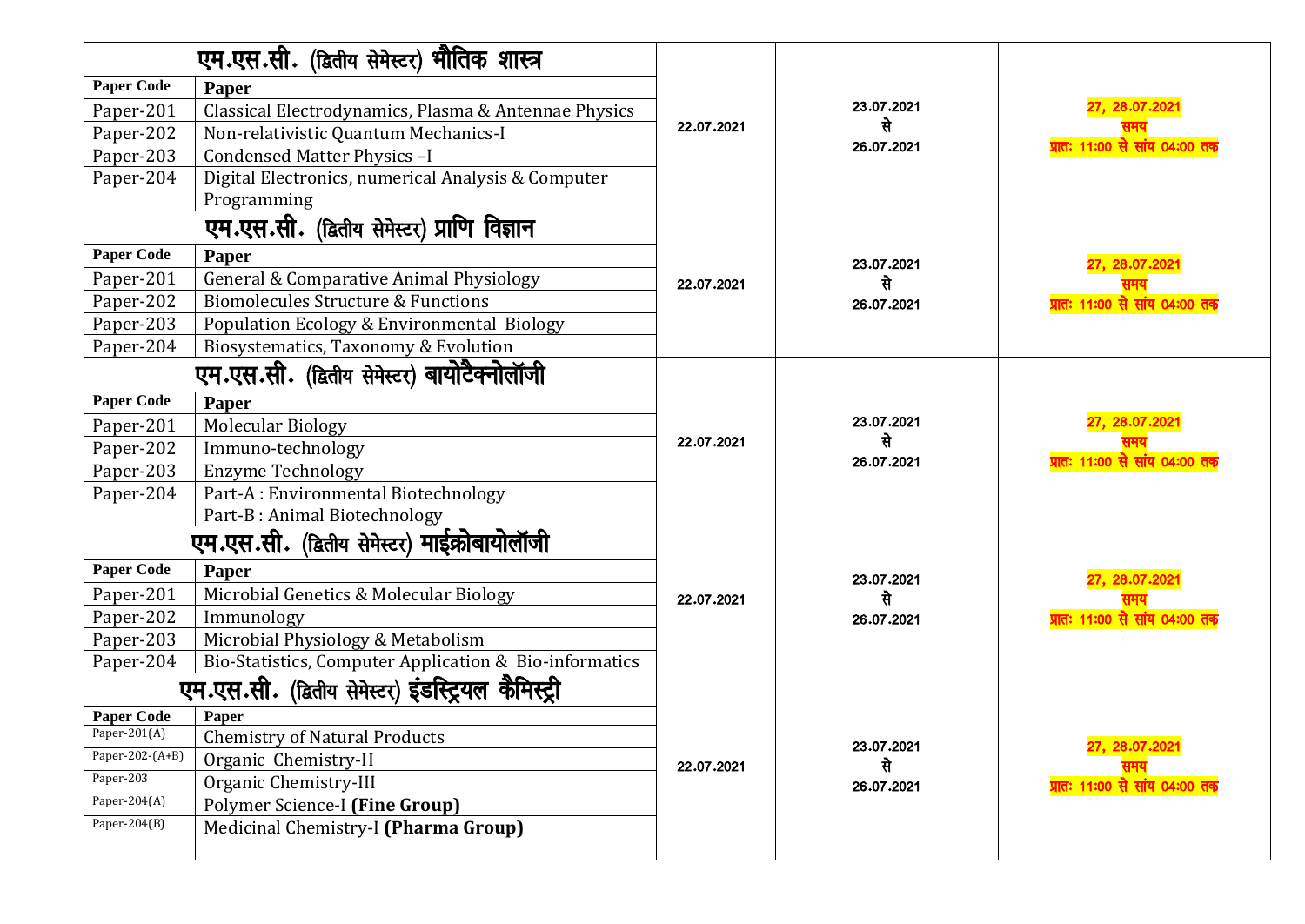|                   | एम.एस.सी. (द्वितीय सेमेस्टर) कम्प्यूटर साइंस                      |            |            |                                      |  |  |
|-------------------|-------------------------------------------------------------------|------------|------------|--------------------------------------|--|--|
| <b>Paper Code</b> | <b>Paper</b>                                                      |            | 23.07.2021 | 27, 28.07.2021                       |  |  |
| Paper-201         | <b>Computer Oriented Numerical and Statistical Methods</b>        | 22.07.2021 | से         |                                      |  |  |
| Paper-202         | Software Engineering                                              |            | 26.07.2021 | <u>प्रातः 11:00 से सांय 04:00 तक</u> |  |  |
| Paper-203         | Database Management System (Oracle based)                         |            |            |                                      |  |  |
| Paper-204         | <b>Computer Networks</b>                                          |            |            |                                      |  |  |
|                   | न्यूट्रीशियन)<br>एम.एस.सी. (द्वितीय सेमेस्टर) होम साइंस (फूड एण्ड |            |            |                                      |  |  |
| <b>Paper Code</b> | Paper                                                             |            | 23.07.2021 | 27, 28.07.2021                       |  |  |
| Paper-201         | Advance in Food Microbiology                                      | 22.07.2021 | से         |                                      |  |  |
| Paper-202         | Applied Bio-Chemistry and Techniques                              |            | 26.07.2021 | <u>प्रातः 11:00 से सांय 04:00 तक</u> |  |  |
| Paper-203         | <b>Nutrition and Health Problems</b>                              |            |            |                                      |  |  |
| Paper-204         | <b>Statistics and Computer Application</b>                        |            |            |                                      |  |  |

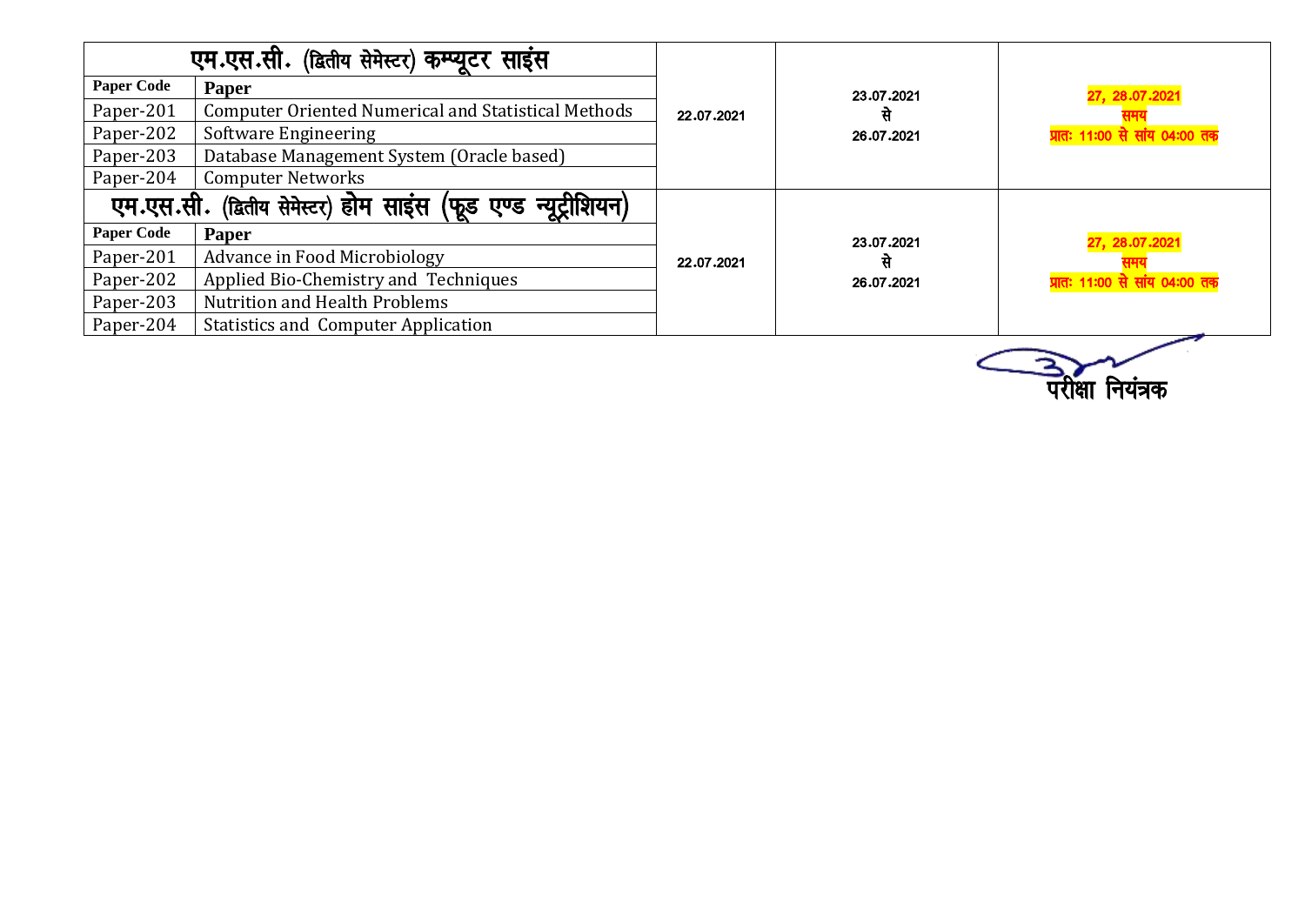विशेष निर्देश :-

# // परीक्षार्थियों हेतु निर्देश //

#### परीक्षा आवेदन पत्र/परीक्षा शुल्क के संबंध में निर्देश :-

1. सत्र 2020-21 की परीक्षाओं एवं परीक्षा परिणाम के लिए स्नातक⁄स्नातकोत्तर तथा अन्य समस्त संबंधित पाठ्यक्रमों के नियमित/स्वाध्यायी परीक्षर्थियों को विश्वविद्यालयीन परीक्षा शुल्क एवं विश्वविद्यालयीन परीक्षा फार्म जमा करना अनिवार्य होगा। 

#### प्रश्न पत्र के संबंध में निर्देश :-

2. स्नातक अंतिम वर्ष / स्नातकोत्तर अंतिम सेमेस्टर के पेपरों को विश्वविद्यालयक की बेबसाईट www.jiwaji.edu पर अपलोड कर उपलब्ध कराया जायेगा जहां से परीक्षार्थी को स्वयं डाउनलोड करना होगा।

### उत्तर पुस्तिका के संबंध में निर्देश :-

- 1. परीक्षार्थी स्वयं के पास उपलब्ध रजिस्टर के कागज/ए-4 आकार के कागज की उत्तर पुस्तिका बनाकर स्वयं की हस्तलिपि में उत्तर लिखेंगे। विश्वविद्यालय द्वारा निर्धारित उत्तर पुस्तिका के मुख पृष्ठ के प्रारूप के अनुसार प्रत्येक परीक्षार्थी स्वयं का रोलनम्बर, नामांकन क्रमांक, महाविद्यालय का नाम, विश्वविद्यालय का नाम, विषय, उत्तर पुस्तिका के हस्तलिखित पृष्ठोों की संख्या अनिवार्य रूप से दर्ज करेंगे। (छात्र की उत्तर पुस्तिका के मुख पृष्ठ का प्रारूप संलग्न है)
- 2. प्रत्येक विषय की उत्तर पुस्तिका के मुख पृष्ठ पर संलग्न प्रारूप प्रेषित करना अनिवार्य है।
- 3. परीक्षार्थियों को प्रत्येक विषय के लिए एक ही उत्तर पुस्तिका बनानी है। यदि किसी पेपर में खण्डों की संख्या अधिक है तो सभी खण्डों को एक ही उत्तर पुस्तिका पर लिखना होगा परन्तु उत्तर पुस्तिका में खण्डों का स्पष्ट उल्लेख होना चाहिए तथा एक खण्ड के उत्तर लिखने के उपरान्त ही नया खण्ड लिखकर उत्तर लिखना प्रारम्भ करना होगा।
- 4. उत्तर पुस्तिका में खण्ड एवं प्रत्येक खण्ड के प्रश्नों के साथ प्रश्नों का नम्बर एवं प्रश्न लिखना अनिवार्य होगा।
- 5. परीर्थियोँ को उक्त परीक्षा हेतु विश्वविद्यालय द्वारा पृथक से कोई उत्तर पुस्तिका प्रदान नहीं की जावेगी।
- 6. परीक्षार्थियों को प्रत्येक प्रश्न का उत्तर अधिकतम 250 शब्द तथा प्रत्येक उत्तर पुस्तिका में अधिकतम पृष्ठ संख्या कुल 16 होगी। जो कूल 08 पन्नों की होगी।
- 7. सभी नियमित परीक्षार्थियों को कुल विषयों की सभी उत्तर पुस्तिकाओं को एक साथ बांधकर उनके साथ अपना प्रवेश पत्र संलग्न कर उत्तर पुस्तिका अपने स्वयं के महाविद्यालय में ही जमा करेंगा। स्वाध्यायी परीक्षार्थी अपना फार्म अग्रेषित करने वाले महाविद्यालय में ही जमा करेंगे महाविद्यालय पर समय सारिणी के अनुसार नियत दिनांक एवं समय पर जमा करना अनिवार्य है। महाविद्यालय अंतिम तिथि से पूर्व भी उत्तर पुस्तिका जमा करा सकेंगे।
- 8. यदि विद्यार्थी स्वयं जमा करने में असमर्थ है तो वह डाक इत्यादि किसी अन्य माध्यम से अपने महाविद्यालय में ही निर्धारित तिथि तक जमा कराना उसका उत्तरदायित्व होगा।
- 9. उत्तर पुस्तिका हस्तलिखित होना अनिवार्य है। टाईप की हुयी, प्रिन्टेड अथवा कम्प्यूटराईज्ड उत्तर पुस्तिका स्वीकार्य नहीं होगी।
- 10. परीक्षार्थियों को उत्तर पुस्तिका लिखने के लिए नीले / काले बालपेन का उपयोग करना होगा।
- 11. परीक्षार्थियों द्वारा लिखे गये अनुक्रमांक एवं नामांकन क्रमांक में किसी भी प्रकार का विरोधाभाष न हो इस बावत प्रत्येक परीक्षार्थी अपने प्रवेश पत्र की फोटो प्रति भी प्रत्येक उत्तर पुस्तिका के साथ संलग्न करेंगे।

#### उत्तर पुस्तिकाओं का संग्रहण तथा प्रेषण

- 1. उत्तर पुस्तिकाओं को नियमित परीक्षार्थी अपने महाविद्यालय जहां पर वह अध्ययनरत है, जमा करेंगे तथा स्वाध्यायी परीक्षार्थी ने जिस महाविद्यालय से परीक्षा आवेदन पत्र भरा है, उसी महाविद्यालय पर अनिवार्य रूप से जमा करेंगे। कोई उत्तर पुस्तिका विश्वविद्यालय में जमा नहीं होगी।
- 2. परीक्षार्थी अपने महाविद्यालय में उत्तर पुस्तिका जमा करने के पश्चातू पावती आवश्यक रूप से प्राप्त करें। संबंधित महाविद्यालय के प्राचार्य / कार्यालय प्रमुख यह सुनिश्चित करें कि परीक्षार्थियों ने पावती प्राप्त की है। पावती में जमा उत्तर पुस्तिकाओं की संख्या आवश्यक रूप से लिखना होगा। परीक्षार्थियों को प्रदान की जाने वाली पावती का प्रारूप संलग्न है। इस हेतु छात्र से किसी भी प्रकार के शुल्क की मांग नहीं की जावेगी।
- 3. स्नातकोत्तर चतुर्थ सेमेस्टर में जिन पाठ्यक्रमों के विषय में लघु शोध प्रबन्ध / प्रोजेक्ट आवश्यक है ऐसे परीक्षार्थी लघु शोध प्रबन्ध /प्रोजेक्ट समय सारिणी के अनुसार निर्धारित तिथि एवं समय-सीमा में विषयों की उत्तर पुस्तिकाओं के साथ पृथक से संलग्न कर जमा करेंगे।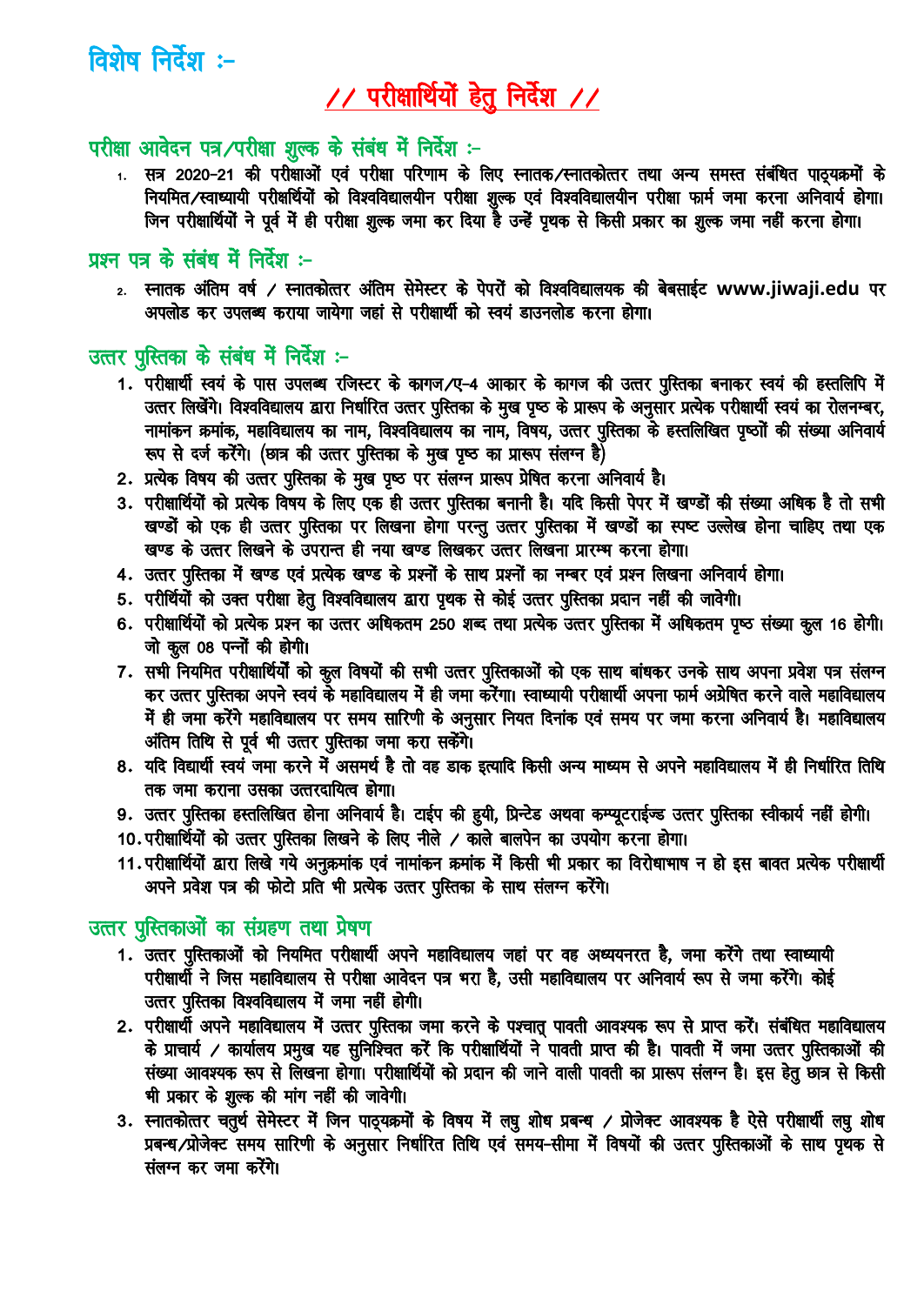### <u>// समस्त महाविद्यालयों हेतु निर्देश //</u>

#### उत्तर पुस्तिकाओं का संग्रहण तथा प्रेषण

- 1. छात्रों से प्राप्त उत्तर पुस्तिकाओं को संग्रहित कर संबंधित महाविद्यालय उक्त उत्तर पुस्तिकाओं की कक्षावार, प्रश्नपत्रवार एवं अनुक्रमांकवार बण्डल एवं डॉकिट बनाकर जिले के अग्रणी महाविद्यालय पर अथवा उसके द्वारा बनाये गए उप केन्द्र ⁄सहायक केन्द्र पर उत्तर पुस्तिका जमा होने की अंतिम तिथि से 03 दिवस के अन्दर डॉकिट के साथ सील्ड किये हुए बण्डल जमा करेंगे। बी.कॉम. की कथा के बण्डल पर हरे स्कैच पेन से कक्षा का नाम, महाविद्यालय का नाम और छात्रों की कूल संख्या लिखी जाये। इसी प्रकार बी.एस.सी. (होम साइंस) के बण्डल पर काले स्कैच से, बी.एस.सी. के बण्डल पर नीले स्कैँच पेन से तथा बी.ए. के बण्डल पर लाल स्कैच पेन से कक्षा का नाम. महाविद्यालय का नाम और छात्रों की कल संख्या लिखी जाये जिससे मुल्या<mark>ं</mark>कन कार्य में अत्यधिक सरलता होगी।
- 2. नियमित एवं असंस्थागत परीक्षार्थियों के लिए प्रथक-पृथक बण्डल बनायें क्योंकि दोनों का मूल्यांकन प्रर्णांक अलग होगा।
- डॉकिट की एक प्रति विश्वविद्यालय के परीक्षा भवन में स्ट्रांगरूम प्रभारी को जमा कर पावती अनिवार्य रूप से प्राप्त करेंगे।
- जिस विषय की बण्डल संख्या एक से अधिक हो तो उनके साथ बण्डल क्रमांक भी डालें।
- <mark>.</mark>परीक्षा कार्य में संलग्न समस्त शिक्षक वीक्षक के रूप में कार्यरत माने जावेंगे तथा उन्हें वीक्षक के लिए निर्धारित पारिश्रमिक का भुगतान किया जावेगा। इसी प्रकार तृतीय⁄चतुर्थ श्रेणी कर्मचारियों को भी विश्वविद्यालय द्वारा निर्धारित पारिश्रमिक के अनुसार भुगतान किया जावेगा।
- <mark>8. समस्त संबंधित महाविद्यालय के प्राचार्य यह सुनिश्चित करें कि वह अपने महाविद्यालय के कक्षावार WhatsApp Group</mark> बनाकर छात्रों को समय-समय पर जानकारी प्रदान करें तथा यह सुनिश्चित करें कि निर्धारित तिथि तक समस्त परीक्षार्थियों की उत्तर पुस्तिका जमा हो जावें।
- प्रायोगिक परीक्षाएं मुख्य परीक्षाएं सम्पन्न होने के उपरान्त सम्पन्न करायी जावेंगी। इस हेतु विश्वविद्यालय द्वारा पृथक से निर्देश  $7.$ प्रदान किए जावेंगे।

### / समस्त अग्रणी महाविद्यालयों हेतु निर्देश //

- 1. प्रत्येक अग्रणी महाविद्यालय शासन के निर्देशानुसार एवं सुविधानुसार उप केन्द्र/सहायक केन्द्र (विज्ञान कला एवं वाणिज्य संकाय अनुसार) बना सकते हैं। उत्तर पुस्तिका संग्रहण तथा संबंधित महाविद्यालयों को निर्देश जारी कर सकते हैं परन्तु समस्त जिम्मेदारी अग्रणी महाविद्यालयों की ही होगी। उपकेन्द्र ⁄सहायक केन्द्र बनाये जाने पर जिले के सम्बन्धित महाविद्यालयों को इसकी सूचना भी प्रेषित करें।
- 2. जिले के प्रत्येक अग्रणी महाविद्यालय अपने परिक्षेत्र के महाविद्यालयों को WhatsApp Group में जोड़े जिससे शासन एवं विश्वविद्यालय द्वारा जारी निर्देशों से अवगत हो सकें तथा परीक्षा से पूर्व ही जिले के समस्त महाविद्यालयों के प्राचार्यों की ऑनलाईन <mark>बैठक सम्पन्न कर शासन विश्वविद्यालय व अग्रणी महाविद्यालय के दिशा निर्देशों से अवगत करायें तथा आवश्यकतानुसार</mark> समय-समय पर ऐसी बैठकें आयोजित करते रहें।
- 3. परीक्षा कार्य में संलग्न समस्त शिक्षक वीक्षक के रूप में कार्यरत माने जावेंगे तथा उन्हें वीक्षक के लिए निर्धारित पारिश्रमिक का भुगतान किया जावेगा। इसी प्रकार तृतीय⁄चतुर्थ श्रेणी कर्मचारियों को भी विश्वविद्यालय द्वारा निर्धारित पारिश्रमिक के अनुसार भुगतान किया जावेगा।

#### अन्य निर्देश :-

- 1. विश्वविद्यालय स्तर पर परीक्षा संचालन हेतु एक परीक्षा नियंत्रक कक्ष स्थापित किया गया है। जिसके दूरभाष क्रमांक 0751-2233270, 2442801 जहां पर परीक्षा संचालन के समय प्रति कार्य दिवस 10:30 से 05:30 तक सम्पर्क किया जा सकता है।
- समस्त संबंधित महाविद्यालय तथा जिले के अग्रणी महाविद्यालय द्वारा संग्रहण हेतु इस प्रकार व्यवस्था की जावे कि कार्यरत  $2.$ कर्मचारियों एवं शिक्षकों व परीक्षार्थियों के बीच पर्याप्त दूरी बनी रहे तथा शासन द्वारा जारी कोबिड-19 के दिशा-निर्देशों का समुचित पालन होता रहे।
- 3. प्राचार्य यह सुनिश्चित करें कि सभी छात्र/छात्राऐं व स्टाफ मास्क लगावें एवं शासन द्वारा निर्धारित कोविड-19 के दिशा निर्देशों का पालन हो।

परीक्षा संचालन में समस्त संबंधित महाविद्यालय तथा अग्रणी महाविद्यालयों की भूमिका महत्वपूर्ण है। समस्त प्राचार्यों से अनुरोध<br>है कि वे परीक्षार्थियों को सूचित करने हेतु समुचित व्यवस्था करें। जिससे प्रत्येक परीक्षार्थी को परी तथा कोई भी परीक्षार्थी परीक्षा देने से बंचित न रहे।

उप/सहा0-कुर्लसचिव (परीक्षा गोपनीय)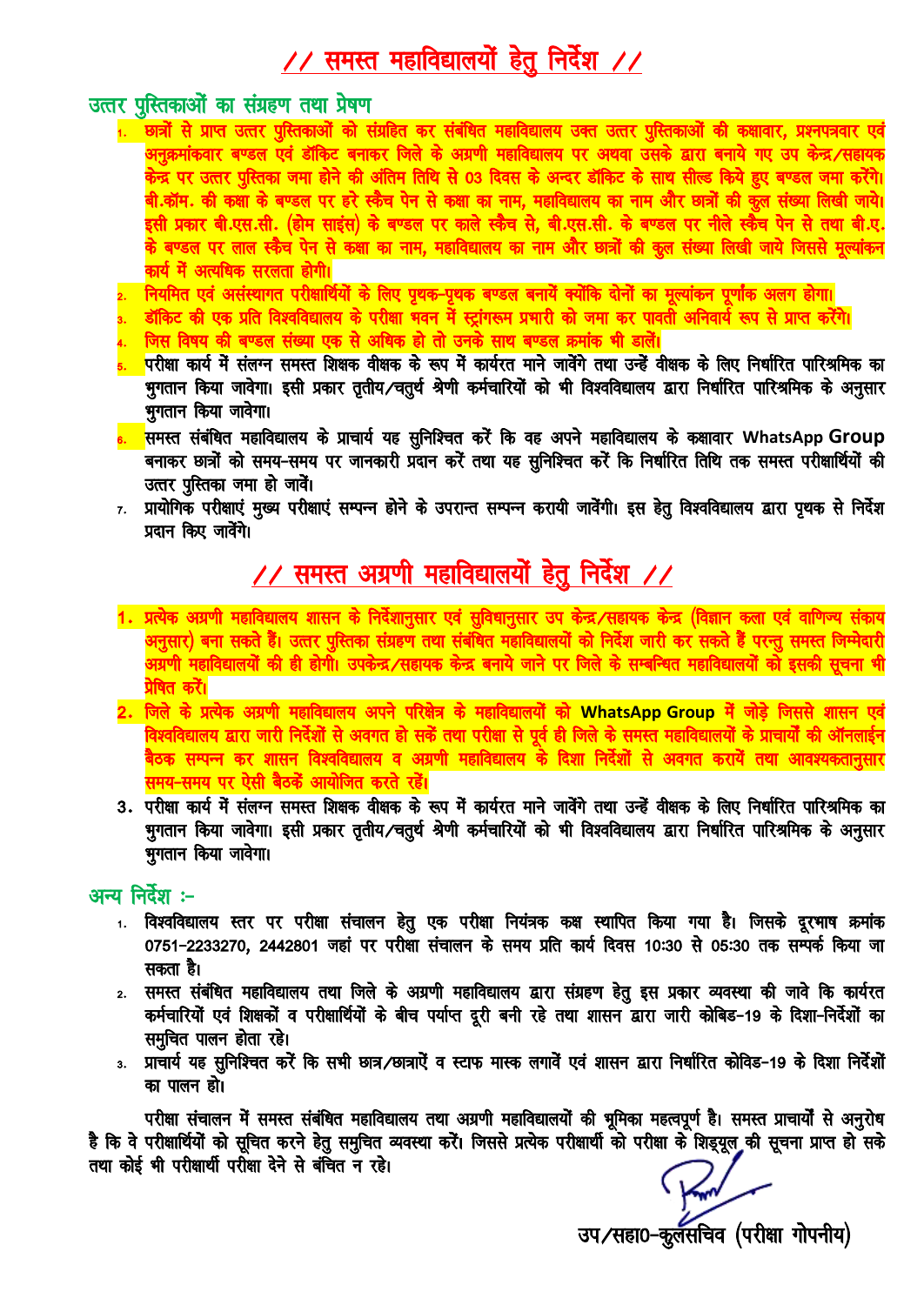# जीवाजी विश्वविद्यालय, ग्वालियर

### ओपन बुक परीक्षा हेतु उत्तरपुस्तिका के मुख पृष्ठ का प्रारूप

(समस्त कॉलम परीक्षार्थी द्वारा स्वच्छता से भरे जाना आवश्यक हैं)

| $\mathbf{1}$    | रोल नंबर (अनुक्रमांक): अंको में                          |  |  |  |  |  |
|-----------------|----------------------------------------------------------|--|--|--|--|--|
|                 | शब्दों में                                               |  |  |  |  |  |
|                 |                                                          |  |  |  |  |  |
| $\overline{2}$  | कक्षा                                                    |  |  |  |  |  |
| $\overline{3}$  | महाविद्यालय का नाम (संग्रहण केन्द्र)                     |  |  |  |  |  |
| $\overline{4}$  | छात्र का नाम                                             |  |  |  |  |  |
| $\sqrt{5}$      | छात्र का स्टेटस (नियमित/स्वाध्यायी/एटीकेटी/भूतपूर्व)     |  |  |  |  |  |
| 6               | प्रवेशपत्र पर अंकित परीक्षा केन्द्र का नाम               |  |  |  |  |  |
| $\overline{7}$  | विषय                                                     |  |  |  |  |  |
| $\overline{8}$  | प्रश्न-पत्र/प्रश्न-पत्र शीर्षक                           |  |  |  |  |  |
| $\overline{9}$  | एनरोलमेंट नंबर (नामांकन क्रमांक)                         |  |  |  |  |  |
| 10              | ओपन बुक उत्तर पुस्तिका जमा करने का दिनांक                |  |  |  |  |  |
| $\overline{11}$ | ओपन बुक उत्तर पुस्तिका के हस्तलिखित पृष्ठों की<br>संख्या |  |  |  |  |  |

### परीक्षार्थी की घोषणा : उत्तरपुस्तिका के सभी उत्तर मेरी स्वयं की हस्तलिपि में हैं।

#### परीक्षार्थी के हस्ताक्षर

|     |          | प्रश्नवार प्राप्तांक |   |   |   |   |   |                   |
|-----|----------|----------------------|---|---|---|---|---|-------------------|
| खंड | पूर्णांक |                      | 2 | 3 | 4 | 5 | 6 | कुल<br>प्राप्तांक |
| अ   |          |                      |   |   |   |   |   |                   |
| ब   |          |                      |   |   |   |   |   |                   |
| स   |          |                      |   |   |   |   |   |                   |

हस्ताक्षर परीक्षक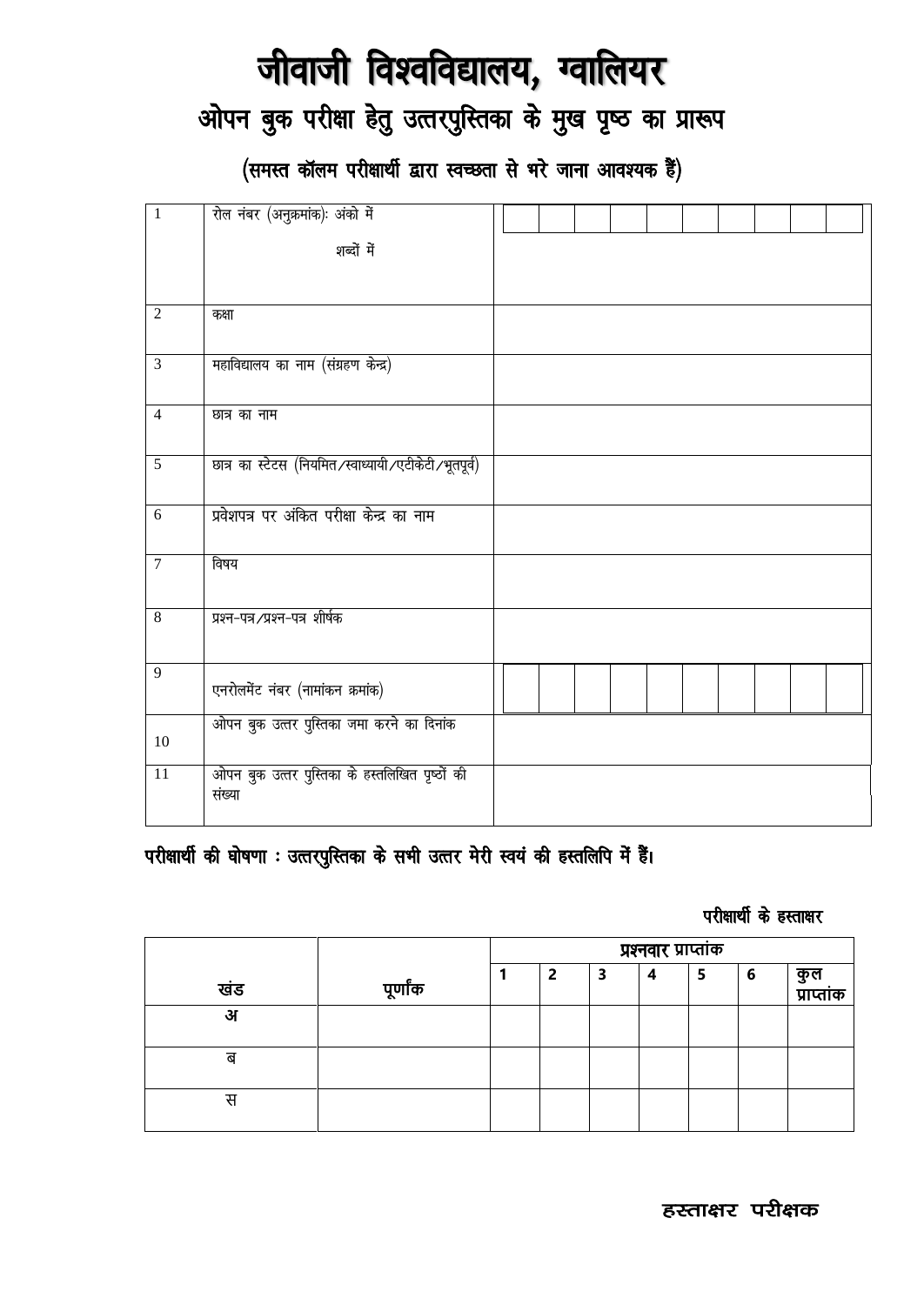# जीवाजी विश्वविद्यालय, ग्वालियर

ओपन बुक परीक्षा उत्तरपुस्तिका**की पावती** 

| $\overline{1}$ | महाविद्यालय का नाम                                                         |  |
|----------------|----------------------------------------------------------------------------|--|
| $\overline{2}$ | छात्र का नाम                                                               |  |
| 3              | कक्षा                                                                      |  |
| $\overline{4}$ | छात्र का स्टेटस (नियमित/स्वाध्यायी/एटीकेटी/भूतपूर्व)                       |  |
| 5              | विषय / प्रश्नपत्र शीर्षक                                                   |  |
| 6              | रोल नंबर (अनुक्रमांक): अंकों में                                           |  |
|                | शब्दों में                                                                 |  |
| $\overline{7}$ | ओपन बुक उत्तरपुस्तिकाएं एवं प्रोजेक्ट जमा करने का<br>दिनांक एवं कुल संख्या |  |

**संग्रहर् केंद्र प्रभणरी के हस्तणक्षर एवं**lhy o**दिनणंक**

**----------------------------------------------------------------------------------------------------------------------**

### जीवाजी विश्वविद्यालय, ग्वालियर ओपन बुक परीक्षा उत्तरपुस्तिका**की पावती**

| $\mathbf{1}$   | महाविद्यालय का नाम                                                         |  |
|----------------|----------------------------------------------------------------------------|--|
| $\overline{2}$ | छात्र का नाम                                                               |  |
| 3              | कक्षा                                                                      |  |
| $\overline{4}$ | छात्र का स्टेटस (नियमित/स्वाध्यायी/एटीकेटी/भूतपूर्व)                       |  |
| 5              | विषय / प्रश्नपत्र शीर्षक                                                   |  |
| 6              | रोल नंबर (अनुक्रमांक): अंकों में                                           |  |
|                | शब्दों में                                                                 |  |
| $\overline{7}$ | ओपन बुक उत्तरपुस्तिकाएं एवं प्रोजेक्ट जमा करने का<br>दिनांक एवं कुल संख्या |  |

**संग्रहर् कें द्र प्रभणरी के हस्तणक्षर एवं**lhy o**दिनणंक**